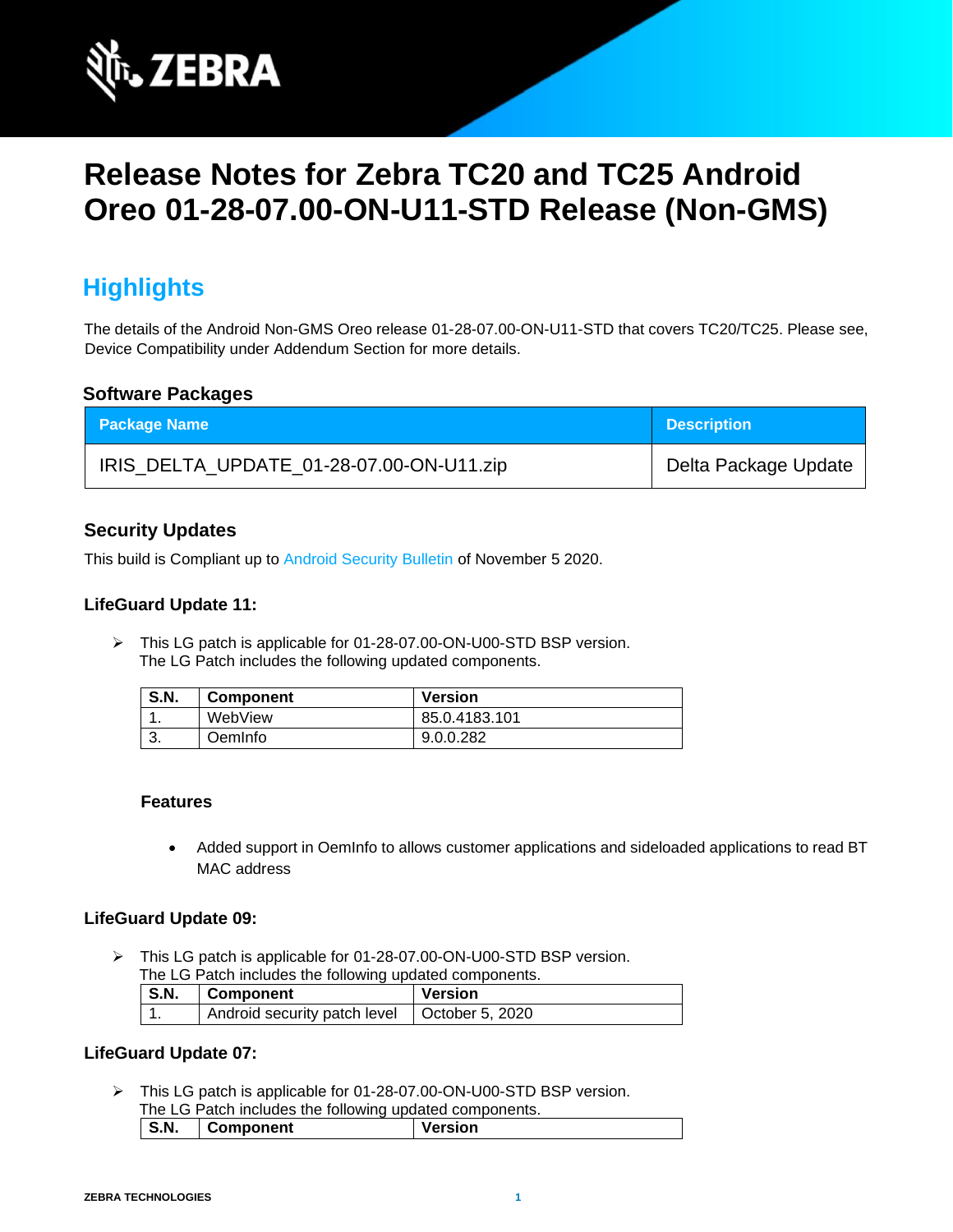

| <b>Scanning Framework</b> | 23.1.9.1   |
|---------------------------|------------|
| Zebra Data Service        | 7.0.2.1047 |
| OemInfo                   | 9.0.0.198  |

#### **Fixes**

• SPR40287 – Added updates on feature dotcode bar-codes.

#### **LifeGuard Update 05:**

➢ This LG patch is applicable for 01-28-07.00-ON-U00-STD BSP version. The LG Patch includes the following updated components.

| <b>S.N.</b> | <b>Component</b>          | <b>Version</b>   |
|-------------|---------------------------|------------------|
|             | МX                        | 9.4.0.2          |
| 2.          | Data Wedge                | 7.3.34           |
| 3.          | <b>Stage Now-Client</b>   | 3.4.1.5          |
| 4.          | <b>EMDK for Android</b>   | 7.3.23.2323      |
| 5.          | <b>MX Proxy Framework</b> | 10.0.1.1         |
| 6.          | OSx                       | QCT.81.8.11.4.UL |

#### **Fixes**

• SPR40193/40250 – Resolved an issue wherein user was unable to power off the device by clicking on the Power menu item while automation suite was running on the device.

#### **LifeGuard Update 03:**

- ➢ This LG patch is applicable for 01-28-07.00-ON-U00-STD BSP version. The LG Patch includes the following updated components.
	- FUSIONLITE\_QA\_1\_0.0.0.027\_O Radio: QA\_1\_00.0.0.021\_O Application: QA\_1\_00.0.0.009\_O Middleware: QA\_1\_00.0.0.014\_O

#### **Fixes**

• SPR39819 – Resolve an issue where EXTRA Enter was observed in app's multiline input field on scan the barcode with DW settings have set Action Key Char as "Line Feed".

#### **LifeGuard Update 02:**

➢ This LG patch is applicable for 01-28-07.00-ON-U00-STD BSP version. The LG Patch includes the following updated components.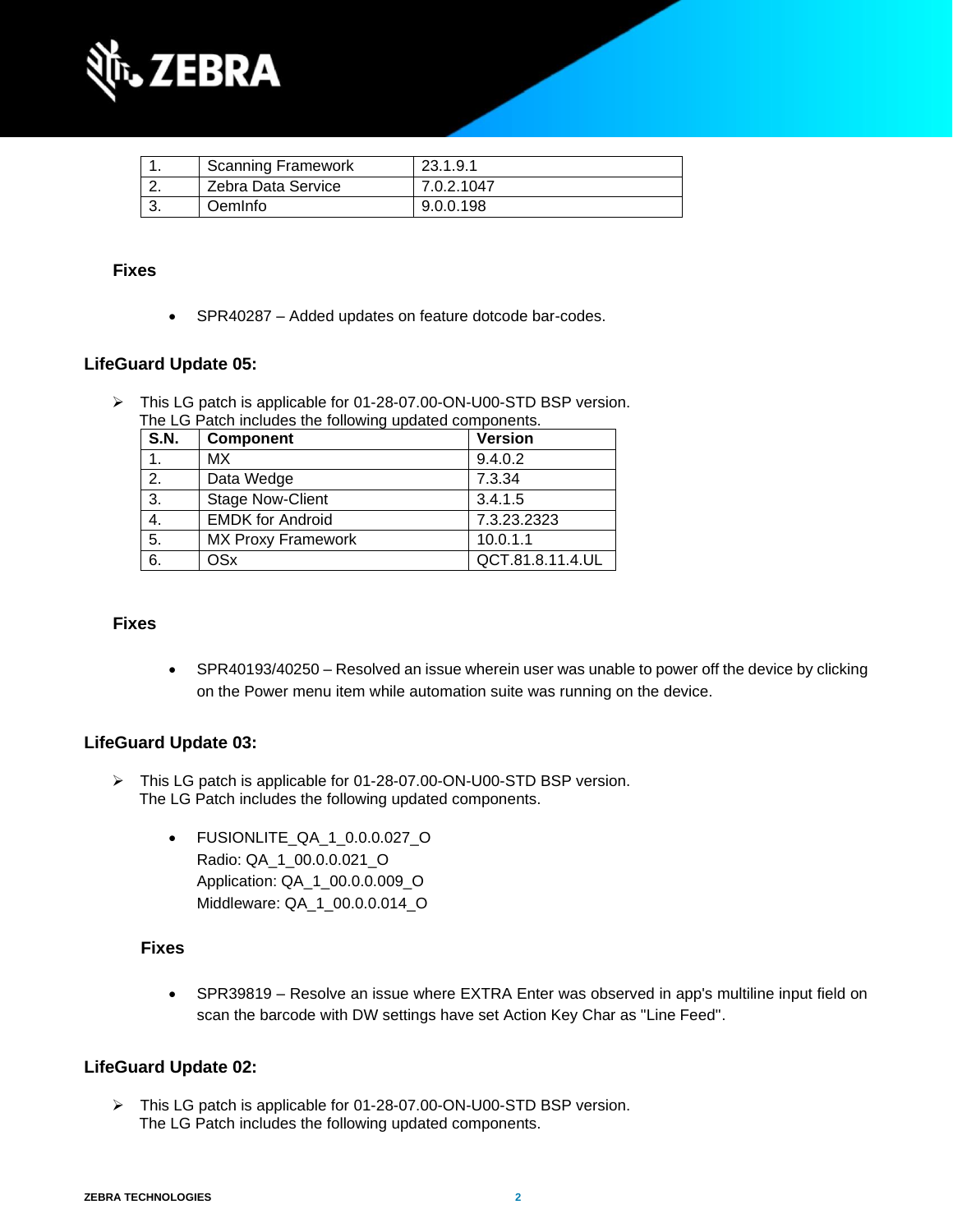

• FUSIONLITE\_QA\_1\_0.0.0.026\_O Radio: QA\_1\_00.0.0.020\_O Application: QA\_1\_00.0.0.009\_O Middleware: QA\_1\_00.0.0.013\_O

#### **Fixes**

- SPR38643 Added support for "Send Characters As Events" option.
- SPR38723 Resolved an issue wherein the DST time zone for Sao Paolo was shown incorrect.

#### **Version Information**

Below Table contains important information on versions

| <b>Description</b>          | <b>Version</b>                                      |
|-----------------------------|-----------------------------------------------------|
| <b>Product Build Number</b> | 01-28-07.00-ON-U11-STD                              |
| <b>Android Version</b>      | 8.1.0                                               |
| <b>Security Patch level</b> | November 5, 2020                                    |
| Linux Kernel                | 3.18.71                                             |
| <b>Component Versions</b>   | Please see Component Version under Addendum section |

### **Installation Instructions**

#### **Software update procedure**

The installation instructions assume user has ADB installed on their PC (the adb drivers etc..) and user device has developer options enabled and USB debugging ON. Please check following link for more information on installation and setup instructions.

**[Installation and setup instructions](https://www.zebra.com/content/dam/zebra_new_ia/en-us/software/operating-system/tc20-operating-system/Android-O-OS-Update-TC20-and-TC25-NGMS.pdf)** 

#### **NOTE:**

For Enterprise Mobile Device Management, most EMM vendors such as SOTI, AirWatch, MobileIron, etc. WILL require an updated device management agent to support this OREO enterprise device. Do NOT use your existing device management agent and console with this device without first contacting your EMM vendor to understand when the agent supporting this device is available and whether a console upgrade is required as well. Attempting to enroll with an agent that is not validated to support the device will result in errors.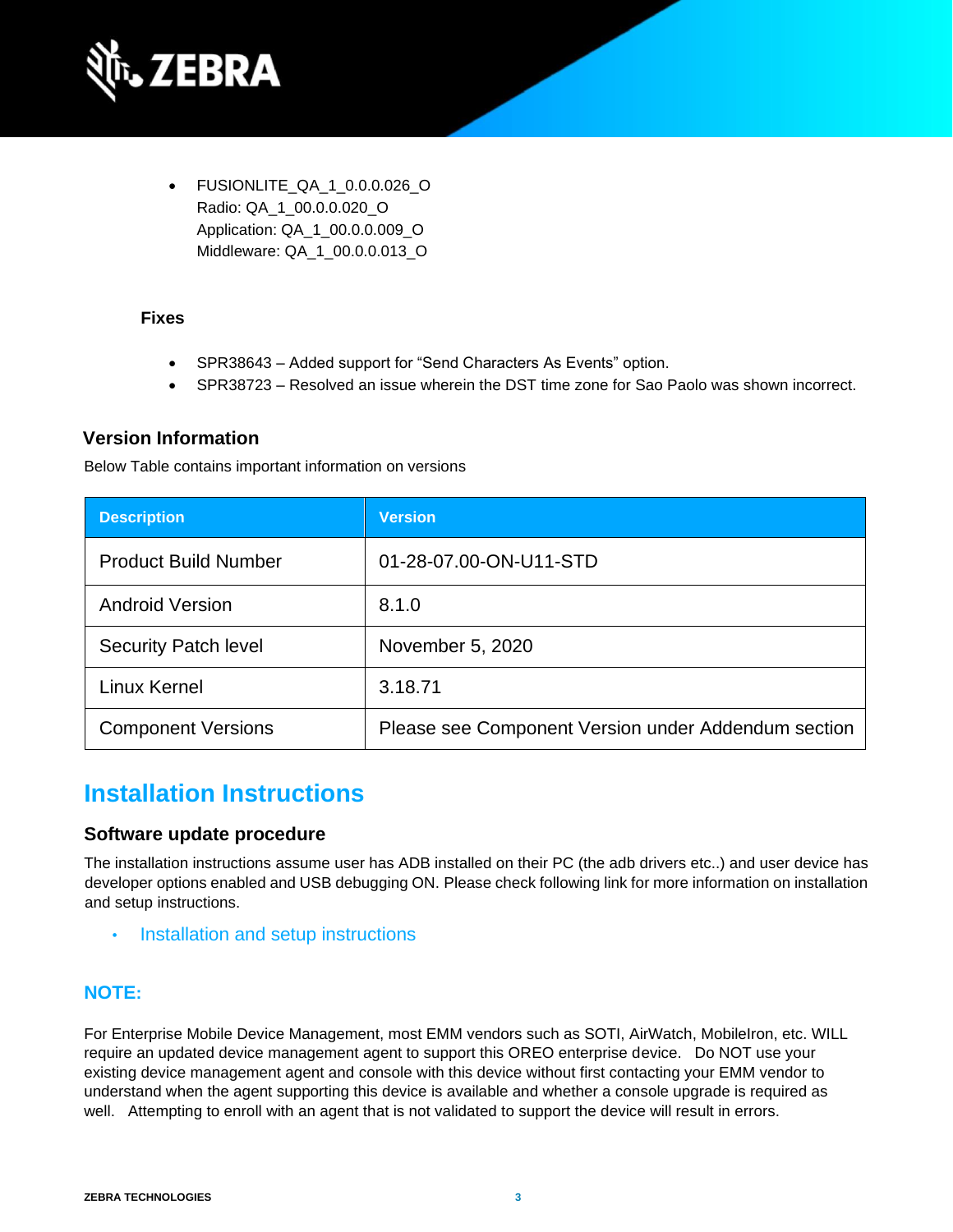

# **Addendum**

### **Device Compatibility**

This software release has been approved for use on the following devices.

| TC20 Home Page            |                                                    |
|---------------------------|----------------------------------------------------|
|                           | <b>TC20</b>                                        |
| <b>Device Part Number</b> | <b>Operating System</b>                            |
| TC200J-20C112CN           | Android O (Non-GMS Only) China Only                |
| TC200J-20A111CN           | Android O (Non-GMS Only) China Only                |
| TC200J-2KC111CN           | Android O (Non-GMS Only) Keyboard SKU - China Only |
| TC200J-2KC11112           | Android O (Non-GMS Only) China Only                |
| TC200J-20C213CN           | Android O (Non-GMS Only) Premium SKU - China Only  |

#### [TC25 Home Page](https://www.zebra.com/us/en/support-downloads/software/operating-system/tc25-operating-system-non-gms.html)

| <b>TC25</b>               |                                     |
|---------------------------|-------------------------------------|
| <b>Device Part Number</b> | <b>Operating System</b>             |
| TC25CJ-20B101CN           | Android O (Non-GMS Only) China Only |
| TC25CJ-20C102CN           | Android O (Non-GMS Only) China Only |

### **Component Versions**

For detailed release notes, please refer [techdocs.zebra.com,](https://techdocs.zebra.com/) [developer.zebra.com](https://developer.zebra.com/)

| <b>Component / Description</b>      | <b>Version</b>         |
|-------------------------------------|------------------------|
| <b>Build version</b>                | 01-28-07.00-ON-U11-STD |
| Android version                     | 8.1.0                  |
| <b>Android SDK Level</b>            | 27                     |
| <b>Android Security Patch Level</b> | November 5, 2020       |
| Linux kernel                        | 3.18.71                |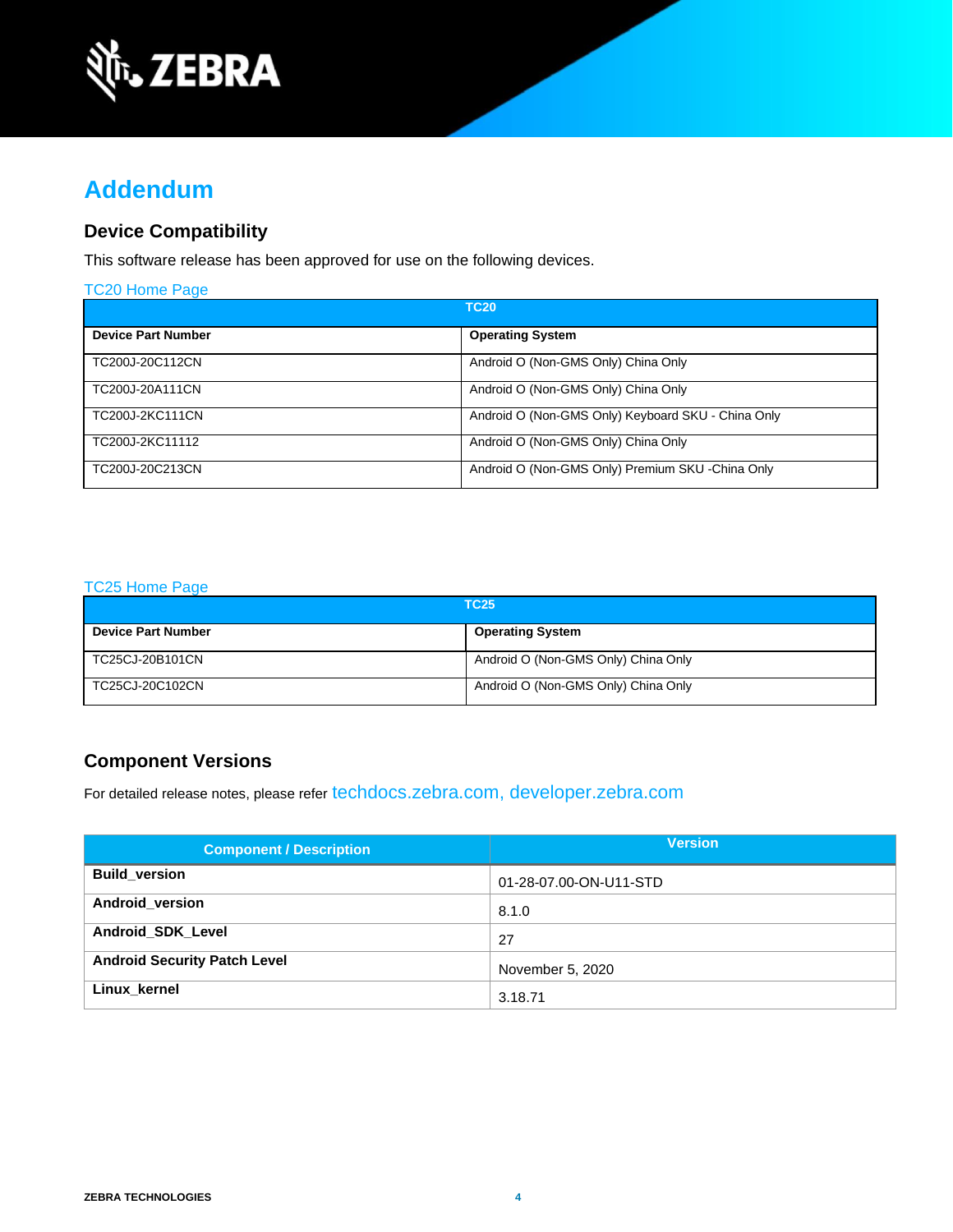

|                                | FUSIONLITE_QA_1_0.0.0.027_O             |
|--------------------------------|-----------------------------------------|
|                                | Radio: QA_1_00.0.0.021_O                |
|                                | Application: QA_1_00.0.0.009_O          |
|                                | Middleware: QA_1_00.0.0.014_O           |
| Wifi                           | Firmware: CNSS-PR-4-0-00707/01050102    |
| Platform                       | Qualcomm MSM8937                        |
| <b>Scanning_Framework</b>      | 23.1.9.1                                |
| <b>DWDemo</b>                  | 2.0.15                                  |
| <b>OSX</b>                     | QCT.81.8.11.4.UL                        |
| <b>MXMF</b>                    | 9.4.0.2                                 |
| <b>Touch</b>                   | Focaltech V1.1 20161103 (fw:0x24)       |
| <b>Acoustic Profiles</b>       | General: CO4.2                          |
|                                | Cellular: CO4.2                         |
| <b>Bluetooth_Stack</b>         | CNSS-PR-4-0-00707/01050102              |
| Flash_Size                     | 16G /32G                                |
| <b>RAM_Size</b>                | 2G                                      |
| <b>GPS</b>                     | MPSS.JO.3.0.c13-00012-8937_GENNS_PACK-1 |
| <b>MMS</b>                     | 8.1.0                                   |
| <b>RIL_Version</b>             | Qualcomm RIL 1.0                        |
| <b>BT_Pairing_Utility</b>      | 3.15                                    |
| <b>Datawedge</b>               | 7.3.34                                  |
| Camera                         | 2.0.002                                 |
| <b>PTT</b>                     | 3.1.39                                  |
| <b>RxLogger</b>                | 5.4.12.0                                |
| <b>StageNow</b>                | 3.4.1.5                                 |
| Zebra Data Service             | 7.0.2.1047                              |
| Zebra Software License Manager | 3.2.0                                   |
| <b>EMDK</b>                    | 7.3.23.2323                             |
| <b>IMEI SV Number</b>          | 11                                      |
| <b>OEM Config</b>              | 9.0.0.282                               |
| <b>DDT</b>                     | V1.17.0.9                               |
| WebView                        | 85.0.4183.101                           |